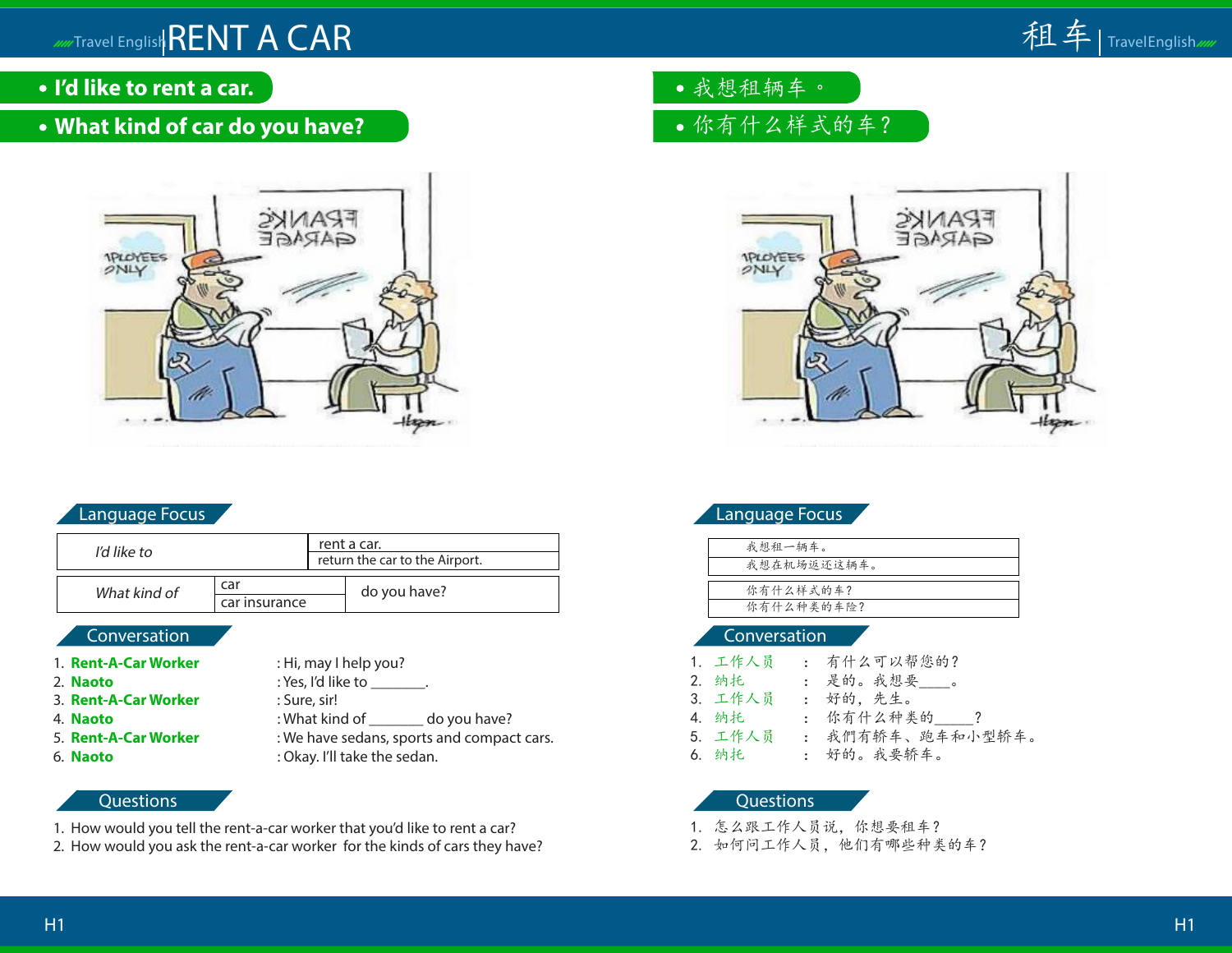

**Before I rent the car, I'd like to look at it.**

# **There is a scratch on the door.**



### Language Focus

| Before I rent the car | I'd like to look at it.<br>I'd like to test drive it. |
|-----------------------|-------------------------------------------------------|
| There is a            | scratch on the door.<br>stain on the seat cover.      |

#### Conversation

| 1. Naoto             | : I'm interested in the sedan, but before I rent the car, |
|----------------------|-----------------------------------------------------------|
|                      | I'd like to it.                                           |
| 2. Rent-A-Car Worker | : Sure, sir. This is the car.                             |
| 3. Naoto             | $:$ Is there a select shop for $\,$ ?                     |
| 4. Rent-A-Car Worker | : Oh! I'm sorry sir. You can choose another               |
|                      | car if you want to.                                       |
| 5. Naoto             | : Okay. I'll choose another car.                          |

Questions

1. How would you tell the rent-a-car worker that you'd like to look at the car before you rent it?

2. How would you tell the rent-a-car worker that there's a scratch on the door?

- 租之前我想先看一下车。
- 门上有划痕。



## Language Focus

|           | 在租之前, 我想先看一下车。 |
|-----------|----------------|
|           | 在租之前, 我想先试驾一下。 |
|           |                |
| 车门上有划痕。   |                |
| 座椅套儿上有点脏。 |                |

#### Conversation

| 1.纳托    |  |  |  |
|---------|--|--|--|
| _ _ _ _ |  |  |  |

- 2. 工作人员 : 好的。这辆。
- 3. 纳托 : 车门上有\_\_\_\_。
- 4. 工作人员 : 哦。很抱歉。如果你想要,你可以选择另外一辆。
- 5. 纳托 : 好的。我选另外一辆。

- 1. 如何跟工作人员说租之前你想先看一下车。
- 2. 如何告诉工作人员车门上有划痕?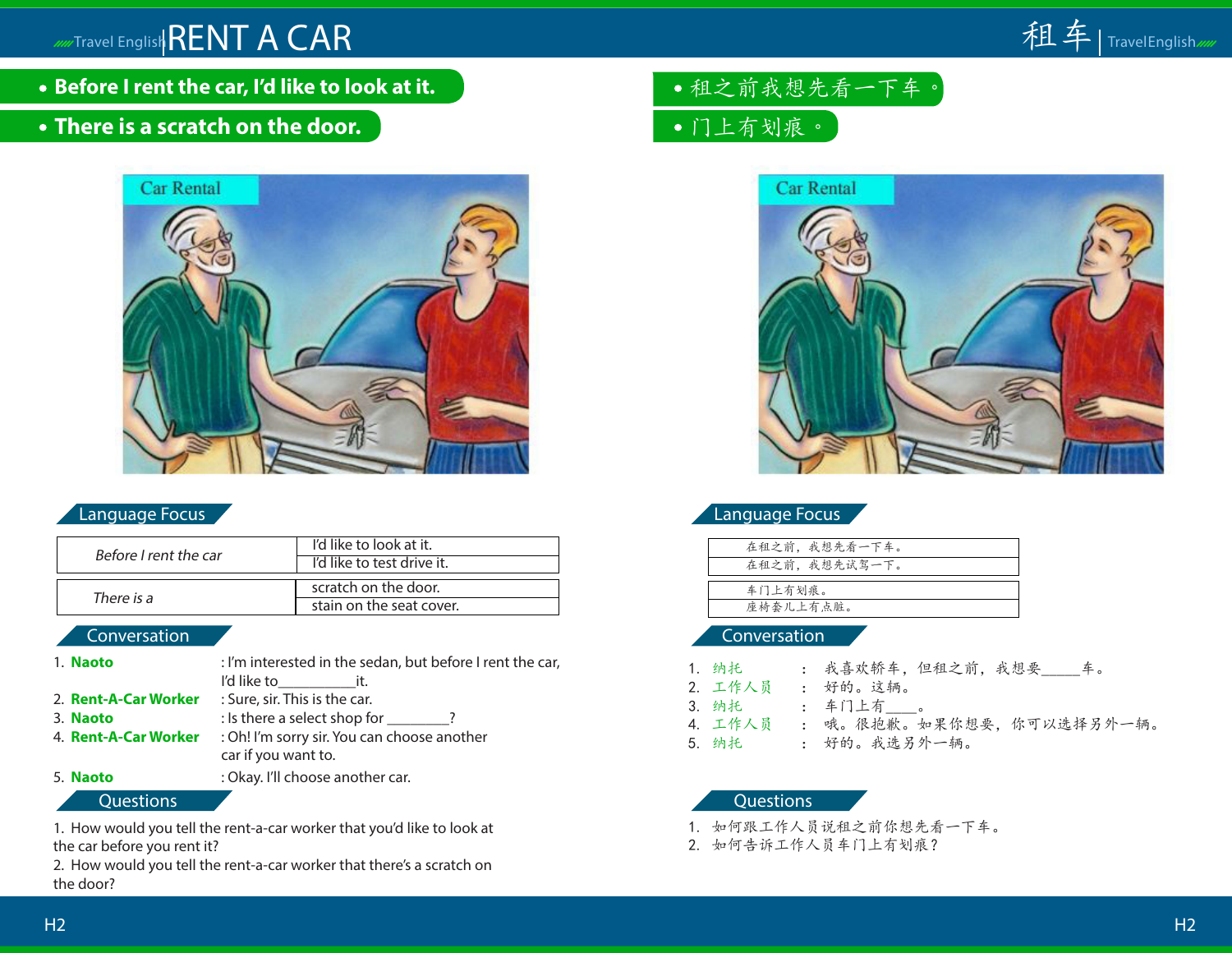- **Does it have automatic transmission?**
- **How much is the mileage charge?**



# Language Focus

| Does it have | an automatic transmission? |  |
|--------------|----------------------------|--|
|              | manual transmission?       |  |
|              | is the mileage charge?     |  |
| How much     | is the gasoline price?     |  |

# Conversation

| 1. Naoto              | : I'd like to rent a sports car. Does it have a/an                      |
|-----------------------|-------------------------------------------------------------------------|
|                       | transmission?                                                           |
|                       | 2. <b>Rent-A-Car Worker</b> : All our cars have automatic transmission. |
| 3. Naoto              | : How much is the $\,$                                                  |
| 4.  Rent-A-Car Worker | : It's unlimited mileage.                                               |
| 5. <b>Naoto</b>       | : All right. How much is it?                                            |
|                       |                                                                         |

6. **Rent-A-Car Worker** : It's \$150 a day.

### **Questions**

1. How would you ask the rent-a-car worker if the car has an automatic transmission?

2. How would you ask the rent-a-car worker how much the mileage charge is?

这辆车是自动挡的吗?

这个里程费用是多少?



# Language Focus

| 这辆车是自动挡的吗? |  |
|------------|--|
| 这辆车是手动挡的吗? |  |
|            |  |
| 里程收费多少?    |  |
| 汽油价格多少?    |  |

### Conversation

| 1. 纳托   | : 我想要一辆跑车。这辆是是  ? |
|---------|-------------------|
| 2. 工作人员 | : 我们所有的车是自动挡的。    |
| 3. 纳托   | : _ 多少钱?          |
| 4. 工作人员 | : 这是不限里程的。        |
| 5. 纳托   | : 好的。多少钱?         |
| 6. 工作人员 | : 一天150美元。        |
|         |                   |

- 1. 如何问工作人员车是不是自动挡?
- 2. 如何问工作人员,按里程数的费用是多少?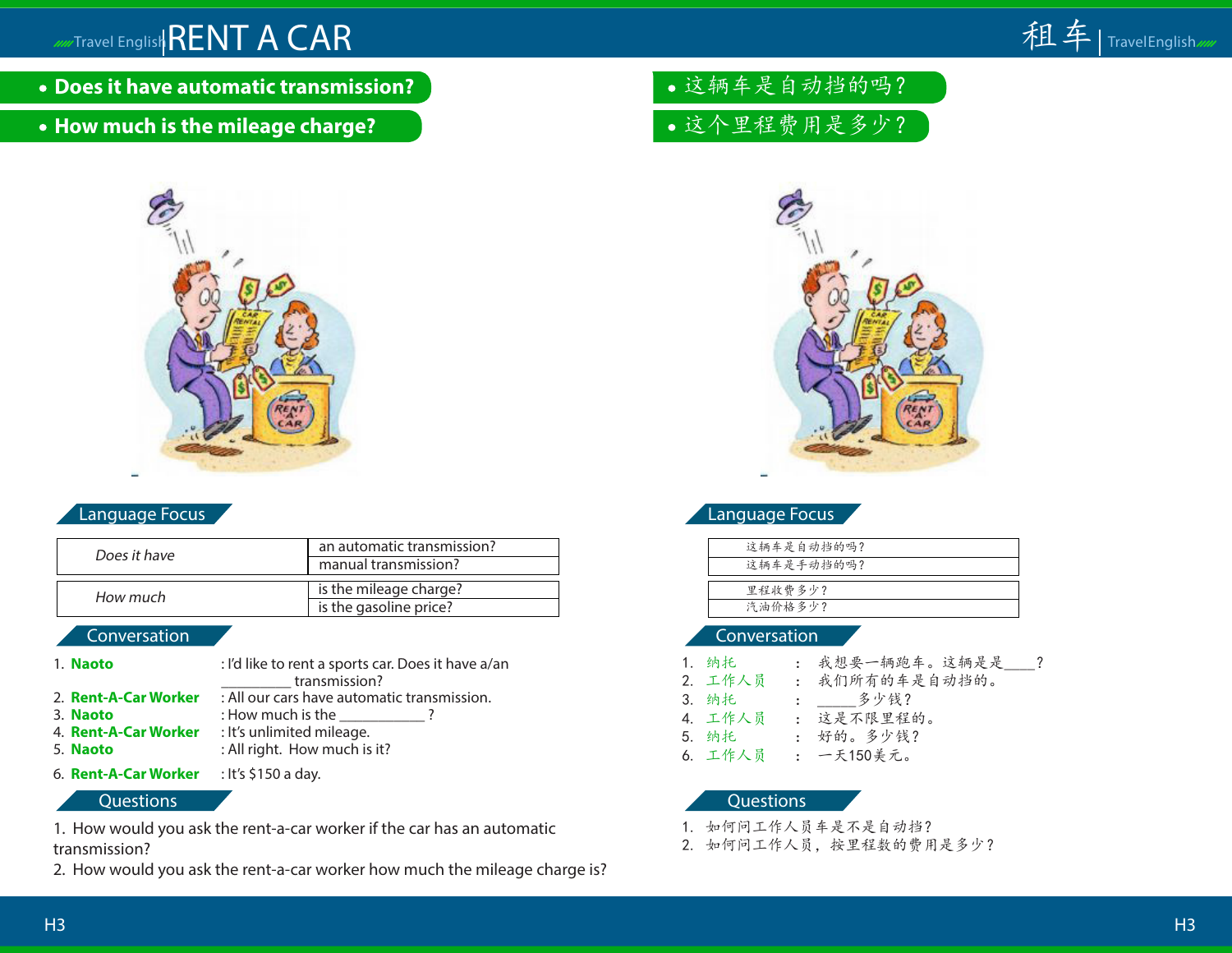

**A compact car would be fine.**

# **I'll take it.**



# Language Focus

| A compact car | would be fine.<br>would be great. |
|---------------|-----------------------------------|
| (I will)      | take it.<br>have it.              |

#### Conversation

- 1. **Naoto** : Do you have a less expensive car?
- 2. **Rent-A-Car Worker** : We have a compact car.
- 3. **Naoto** : Okay. a compact car would be \_\_\_\_\_\_\_\_
- How much is that?
- 4. **Rent-A-Car Worker** : It is \$80, sir.
- 5. **Naoto** : That's reasonable. I'll \_\_\_\_\_\_\_\_\_\_ it.

#### **Questions**

- 1. How would you tell the rent-a-car worker that the compact car would be fine?
- 2. How would you tell the rent-a-car worker that you will take it?

小型轿车比较好。

我要这辆。



# Language Focus

| 小型轿车就可以。 |
|----------|
| 小型轿车比较好。 |
|          |
| 我要这辆。    |
| 我要这辆。    |
|          |

## **Conversation**

| 1. 纳托   | : 你有不太贵的车吗?        |
|---------|--------------------|
| 2. 工作人员 | : 我们有小型轿车。         |
| 3. 纳托   | 。 多少钱?<br>: 好的。小型的 |
| 4. 工作人员 | : 80美元。            |
| 5. 纳托   | : 比较合理。我要__。       |

- 1. 如何向租车工作人员表达,小型轿车比较好?
- 2. 如何告诉租车工作人员,你想要这辆?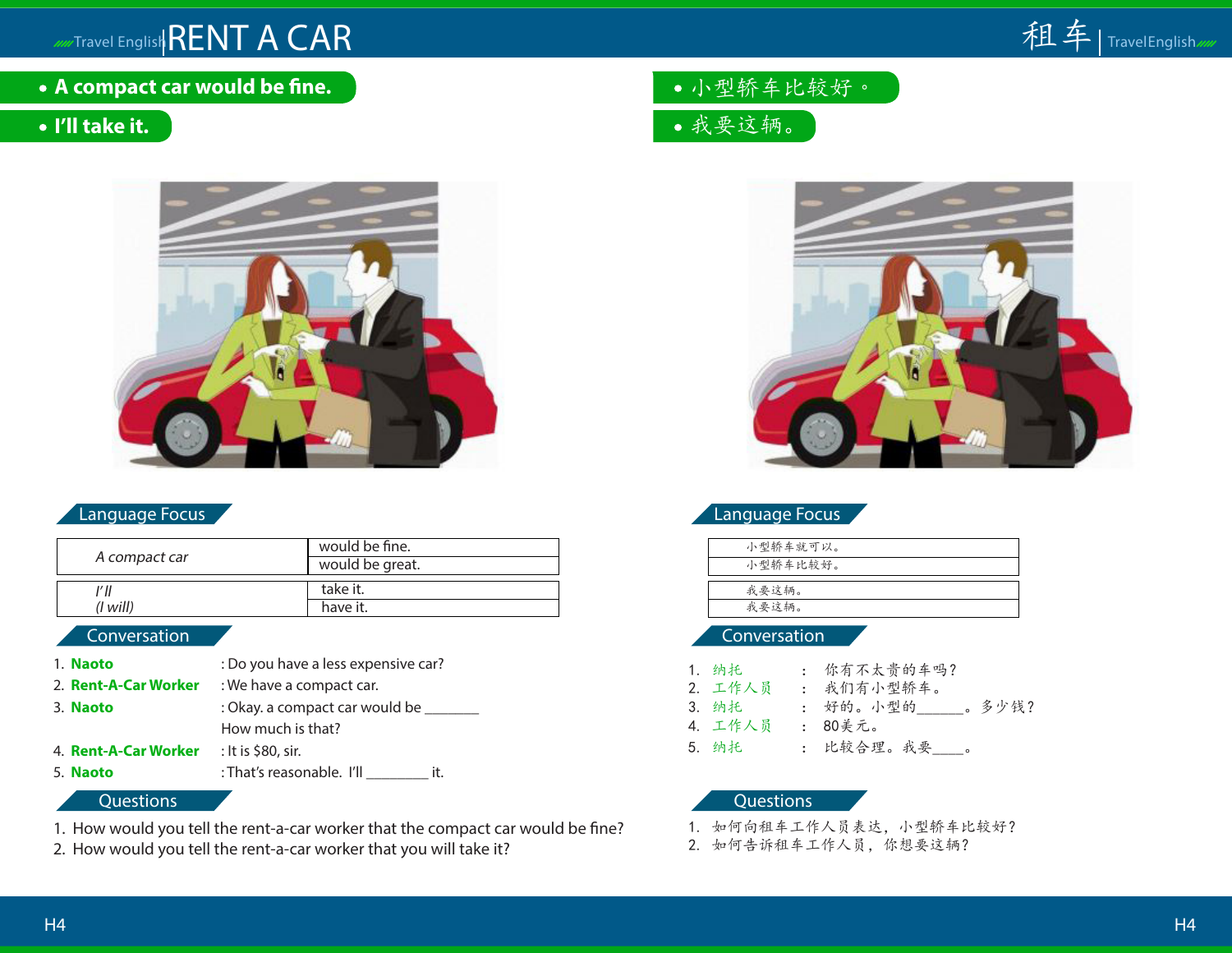

- **I want to get some car insurance.**
- **I'd like to get full coverage, please.**



# Language Focus

| I want to get   | some car insurance.    |
|-----------------|------------------------|
|                 | a new car.             |
| I'd like to get | full coverage, please. |
| (I would)       | a receipt.             |

#### Conversation

- 1. **Naoto** : Does the rental fee include insurance? 2. **Rent-A-Car Worker** : No, sir. The car insurance is excluded in the rental fee. 3. **Naoto** : I want to get a 4. **Rent-A-Car Worker** : Sure. Would you like to get full coverage? 5. **Naoto** : Yes. And I'd like to get a , please.
- 6. **Rent-A-Car Worker** : Okay.

Questions

1. How would you tell the rent-a-car worker that you want to get some car insurance?

2. How would you tell the rent-a-car worker that you'd like to get full coverage?

我想购买车险。

我购买全险。



# Language Focus

| 我想购买车险。  |
|----------|
| 我想要一辆新车。 |
|          |
| 我想购买全险。  |
| 我想要一份收据。 |
|          |

### Conversation

| 1. 纳托   | : 租车費里面包括保险吗?    |
|---------|------------------|
| 2. 工作人员 | : 沒有。车险需要另付。     |
| 3. 纳托   | : 我想要一个___?      |
| 4.工作人员  | : 好的。你想要全险吗?     |
| 5. 纳托   | : 是的。我想要一个_____。 |
| 6. 工作人员 | : 好的。            |

- 1. 如何跟工作人员说,你想购买车险?
- 2. 如何告诉工作人员,你想购买全险?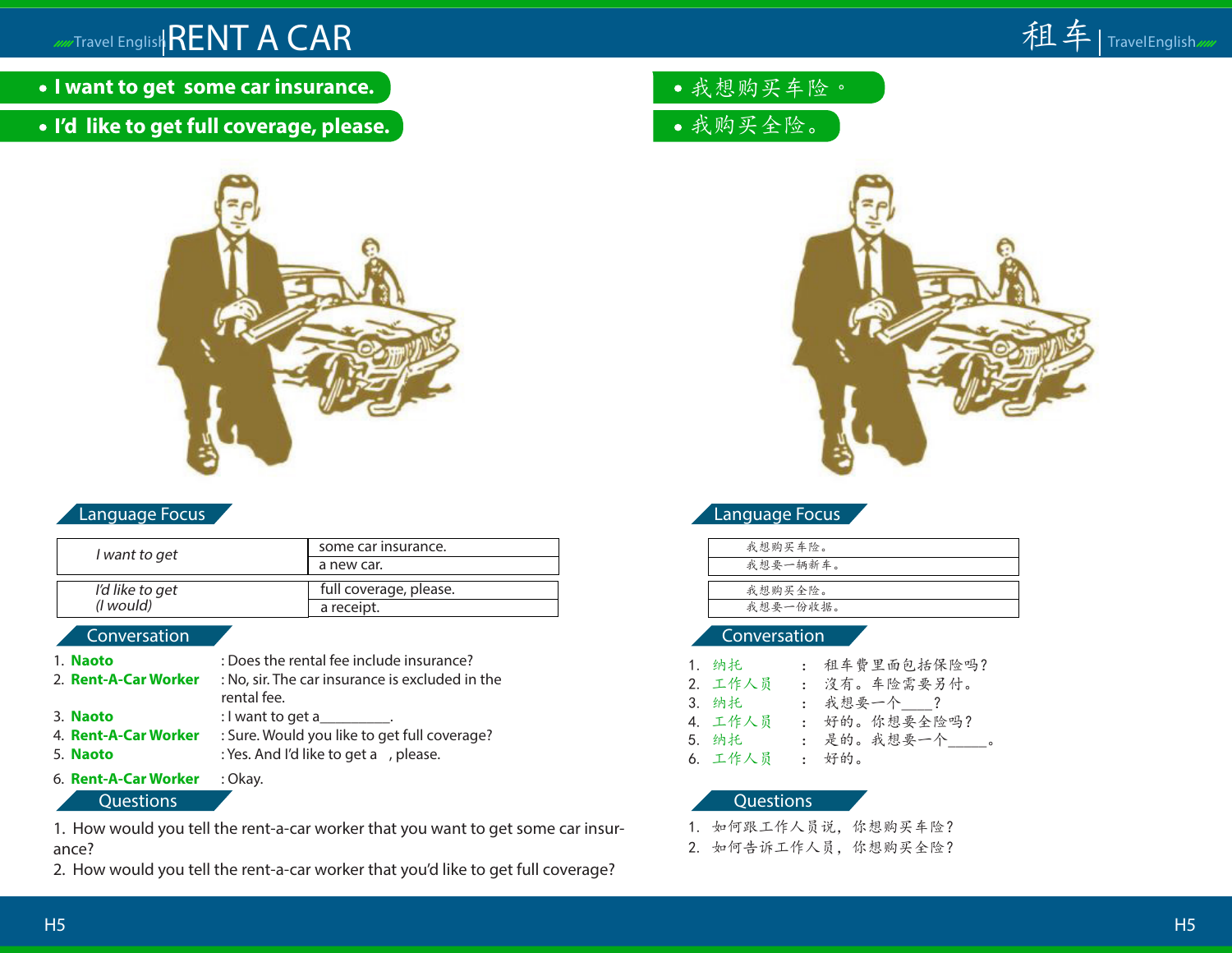- **I'm heading for Milan.**
- **What's the best way to get to Milan?**



# Language Focus

| I'm heading for        | Milan.                         |
|------------------------|--------------------------------|
|                        | London.                        |
|                        |                                |
| What's the best way to | get to Milan?                  |
|                        | get to the nearest restaurant? |
|                        |                                |

# Conversation

1. **Rent-A-Car Worker** : Where are you heading? 2. **Naoto** : I'm heading for \_\_\_\_\_\_\_\_. 3. **Rent-A-Car Worker** : Are you familiar with it? 4. **Naoto** : No. What's the best way to get to\_\_\_\_\_\_\_\_? 5. **Rent-A-Car Worker** : It's best to use the motorway. 6. **Naoto** : Okay. Thanks.

#### **Questions**

- 1. How would you tell rent-a-car worker that you're heading for Milan?
- 2. How would you ask rent-a-car worker the best way to get to Milan?
- 我要去米兰。
- 去米兰最好的方式是什么?



Language Focus

| 我要去米兰。          |  |
|-----------------|--|
| 我要去伦敦。          |  |
|                 |  |
| 去米兰最好的方式是什么?    |  |
| 去最近的参观最好的方式是什么? |  |

### Conversation

| 1. 工作人员 | : 你要去哪里?         |
|---------|------------------|
| 2. 纳托   | : 我要去___。        |
| 3. 工作人员 | : 你对那儿熟悉吗?       |
| 4. 纳托   | : 沒有。去 最好的方式是什么? |
| 5. 工作人员 | : 最好是走公路。        |
| 6. 纳托   | : 好的。謝謝。         |

#### Questions

1.如何跟工作人员说,你要去米兰?

2.如何询问工作人员,去米兰最好的方法是什么?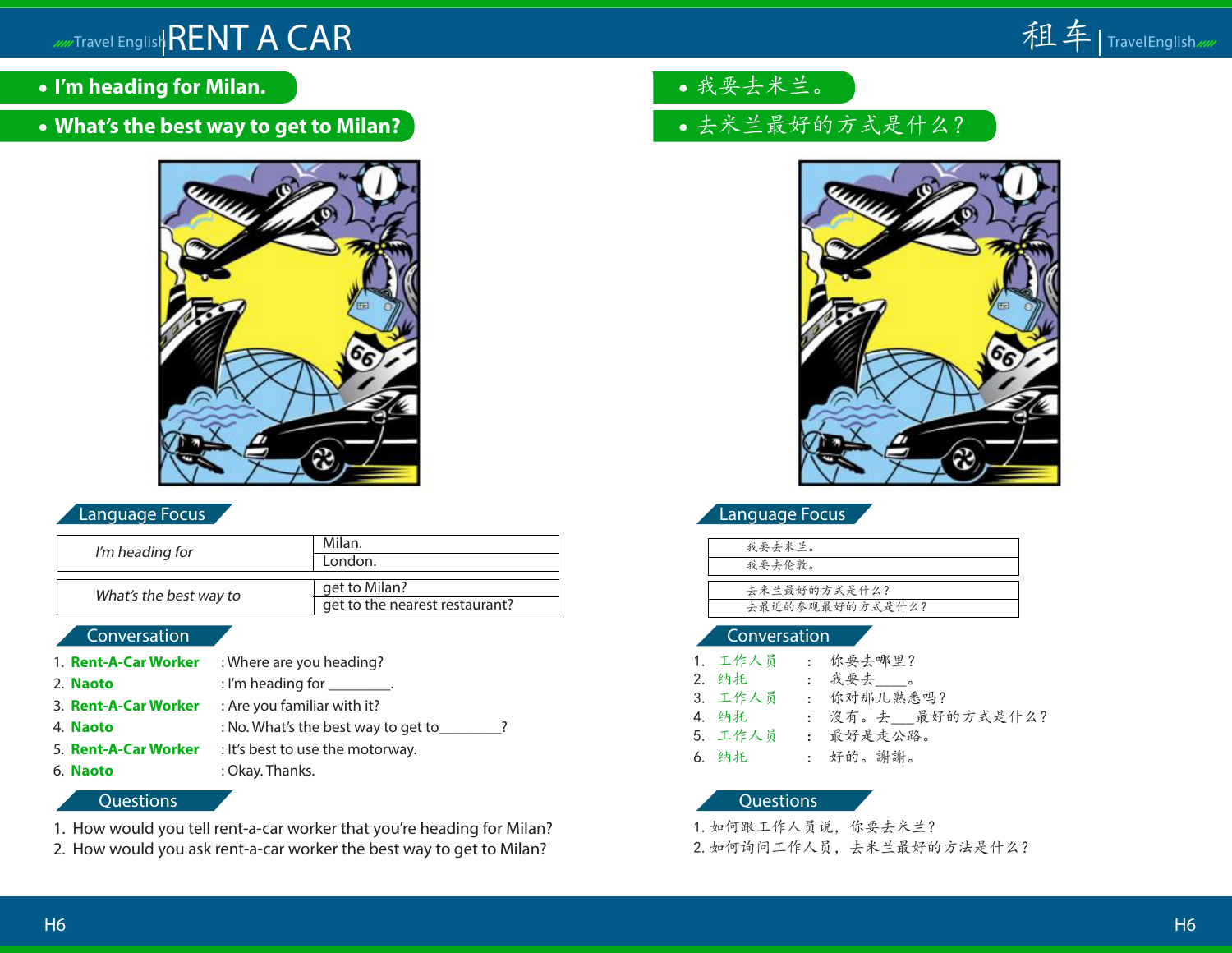- **I've run out of gas.**
- **Fill it up with regular unleaded, please.**



# Language Focus

| l've run out    | of gas.                   |
|-----------------|---------------------------|
|                 | of fuel.                  |
|                 |                           |
| Fill it up with | regular unleaded, please. |
|                 | premium gas, please.      |
|                 |                           |

# Conversation

- 1. **Naoto** : I've run out of .
- 2. **Gasoline Boy** : Okay. What do you want? Regular or premium gasoline
- 3. **Naoto** : Fill it up with \_\_\_\_\_\_\_\_\_, please.
- 4. **Gasoline Boy** : How many liters, sir?
- 
- 5. **Naoto** : 20 liters please. 6. **Gasoline Boy** : Okay.

## **Questions**

- 1. How would you tell the gasoline boy that you've run out of gas?
- 2. How would you tell the gasoline boy that you want it filled with regular unleaded?
- 车没有油了。
- 请装满无铅汽油。



# Language Focus

| 车没有油了。     |  |
|------------|--|
| 车没油燃料了。    |  |
|            |  |
| 请装满普通无铅汽油。 |  |
| 请装满优质汽油。   |  |

### Conversation

| 1. 纳托      | : 车没有 。                |
|------------|------------------------|
| 2. 加油站工作人员 | : 好的。你想要哪种汽油?普通的还是优质的? |
| 3. 纳托      | : 请加____。              |
| 4. 加油站工作人员 | : 加多少升?                |
| 5. 纳托      | : 加20升。                |
| 6. 加油站工作人员 | : 好的。                  |

- 1. 如何跟加油站工作人员说,车没有汽油了?
- 2. 如何告诉加油站工作人员,你想要装满普通无铅汽油?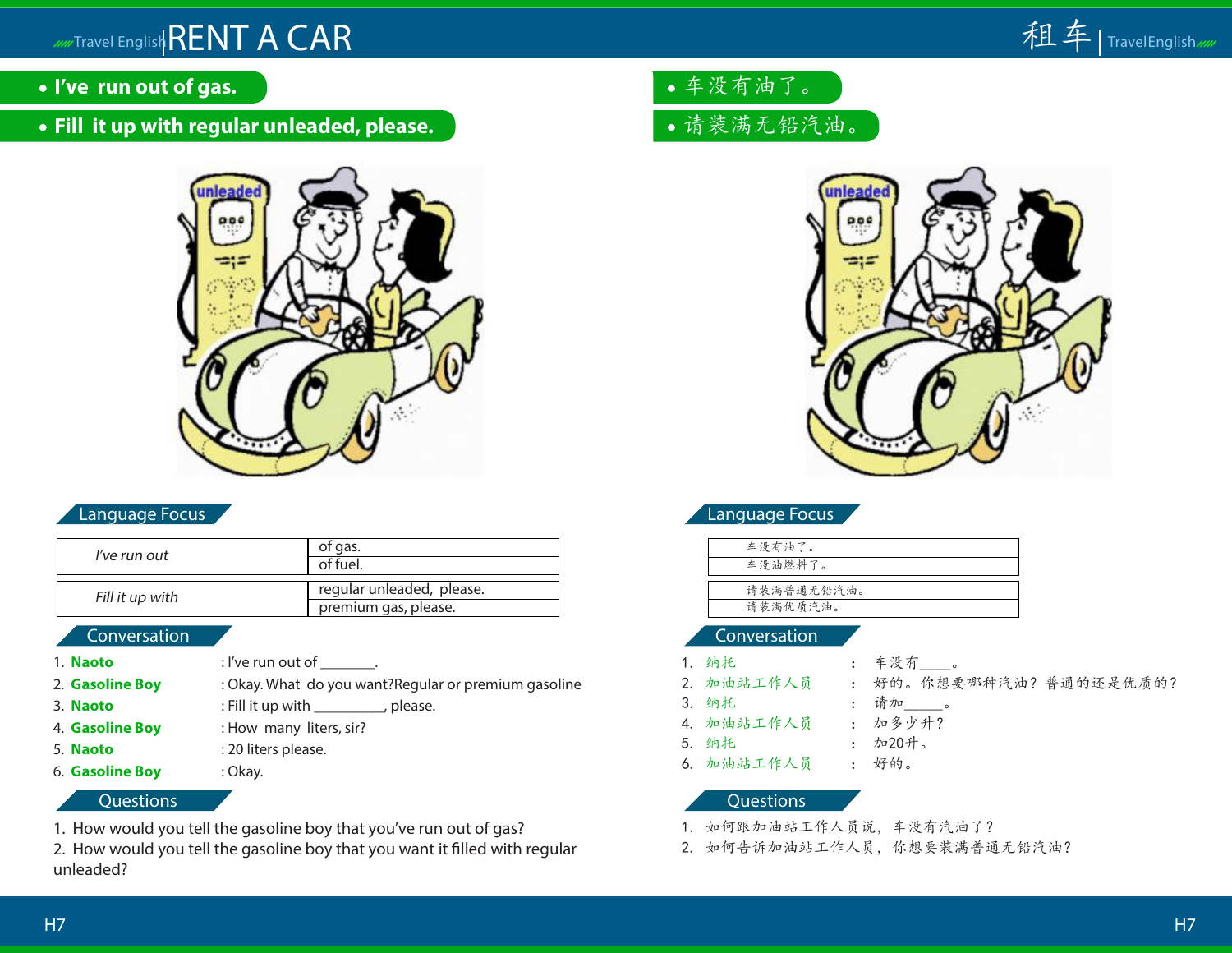**Can you show me how to operate the pump?**

# **How can I pay for this?**



# Language Focus

| Can you show me | how to operate the pump?<br>where the toilet is? |
|-----------------|--------------------------------------------------|
| How much        | for this?<br>for you?                            |

#### Conversation

| 1. <b>Naoto</b> | : Can you show me how to operate the     |
|-----------------|------------------------------------------|
| 2. Gasoline Boy | : Don't worry we can serve it for you.   |
| 3. Naoto        | : Thank you. How can I pay for _____     |
| 4. Gasoline Boy | : You can pay by cash or by credit card. |
| E. Marshall     | بالمسموط فالمتعسف ويتنبذ واللاح ومناكب   |

5. **Naoto** : Okay. I'll use my credit card.

# **Questions**

- 1. How would you ask the gasoline boy how to operate the pump?
- 2. How would you ask the gasoline boy how to pay for this?
- 你能演示一下怎么用打气筒吗?
- 我怎么付款呢?



# Language Focus

| 你能演示一下怎么用打气筒吗? |
|----------------|
| 你能告诉我卫生间在哪里吗?  |
|                |
| 我怎么付款呢?        |
| 我怎么付款给你呢?      |
|                |

### Conversation

- 
- 1. 纳托 : 你能演示一下怎么用\_\_\_\_?
- 2. 加油站工作人员 : 别担心,我们会帮你的。
- 3. 纳托 : 谢谢。我怎么付款\_\_\_\_?
- 4. 加油站工作人员 : 你可以用现金或信用卡来付。
	-
- 5. 纳托 : 好的。我用信用卡。

- 1. 如何问加油站工作人员怎么用打气筒?
- 2. 如何问加油站工作人员,怎么付款?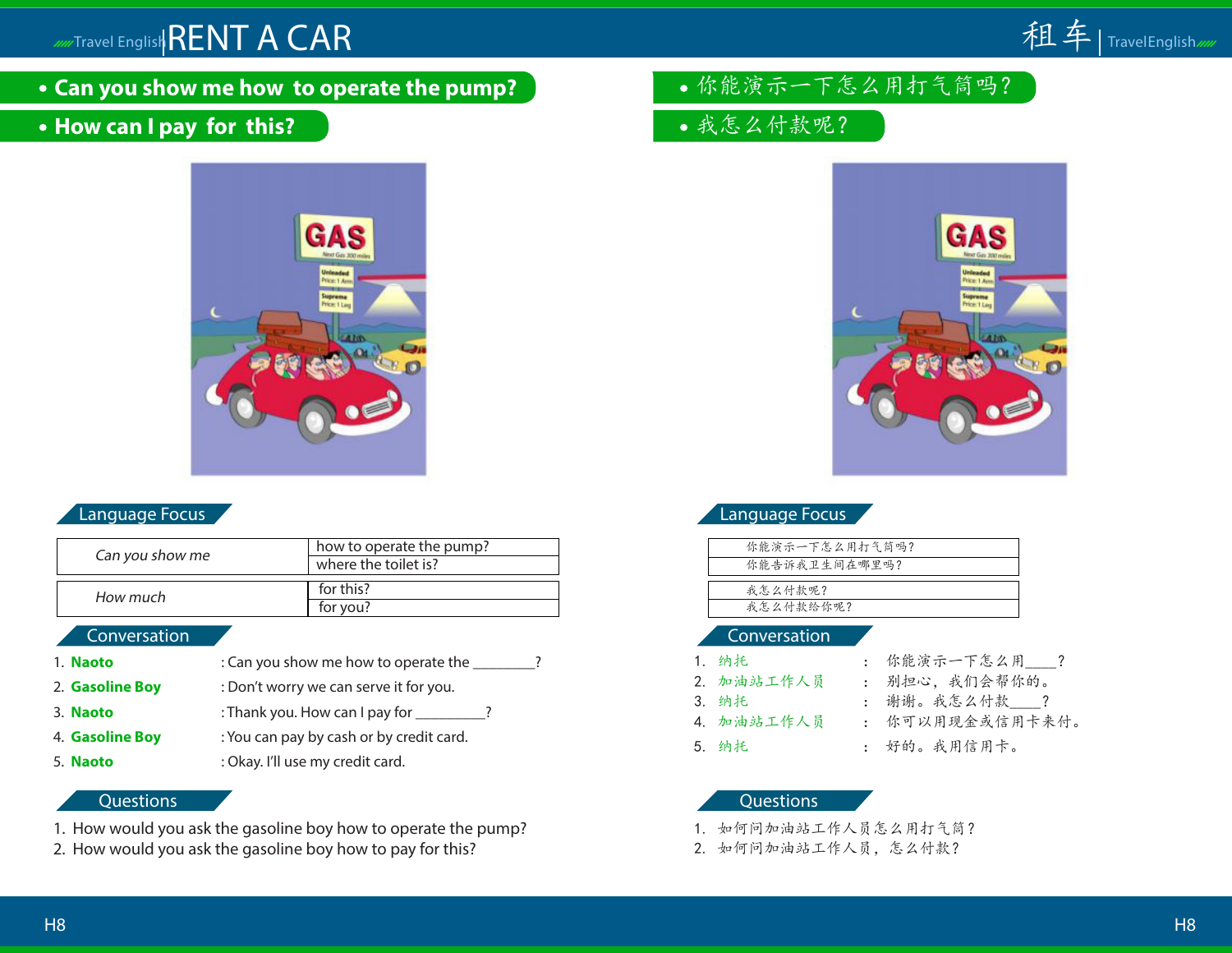- **The car has broken down.**
- **The engine won't start.**



# Language Focus

| The car    | has broken down. |  |  |
|------------|------------------|--|--|
|            | has good wheels. |  |  |
|            |                  |  |  |
| The engine | won't start.     |  |  |
|            | is brand new.    |  |  |

# **Conversation**

- 
- 
- 
- 
- 
- 

### 1. **Autoshop Worker** : What can I do for you? 2. **Naoto** : I need your help. The car has 3. **Autoshop Worker** : Oh, what happened? 4. **Naoto** : Suddenly the engine 5. **Autoshop Worker** : Okay. I'll check your car and see what we can do. 6. **Naoto** : Thank you so much.

#### **Questions**

- 1. How would you tell the autoshop worker that the car has broken down?
- 2. How would you tell the autoshop worker that the engine won't start?

这辆车坏了。

发动机启动不了了。



# Language Focus

| 这辆车坏了。      |
|-------------|
| 这辆车的轮胎不错。   |
|             |
| 发动机启动不了了。   |
| 这个发动机是个新牌子。 |

### Conversation

- 1. 汽车店工作人员 :有什么能帮您的? 2. 纳托 :我需要你的帮助。这辆车\_\_\_\_。
	-
- 3. 汽车店工作人员 : 发生什么了?
- 4. 纳托 : 突然发动机\_\_\_\_\_\_。
	-
- 5. 汽车店工作人员 :好的。我检查一下你的车看看怎么修。
- 6. 纳托 :非常感谢。
	- **Questions**
- 1. 怎么告诉汽车店工作人员,这辆车坏了?
- 2. 如何告诉他们,发动机启动不了了?